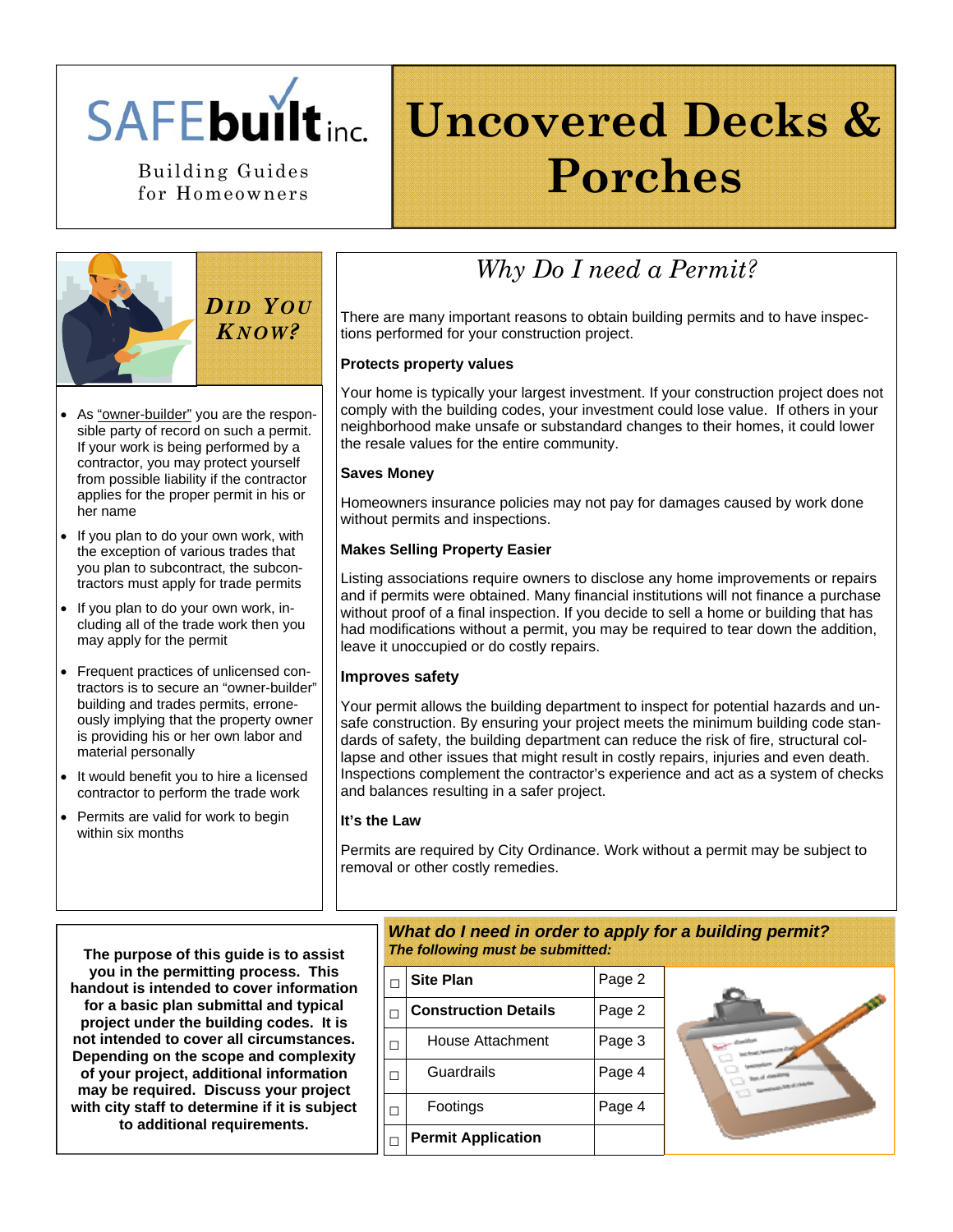### **What is a Site Plan?**

A site plan is a detailed drawing of your property, also known as a survey of your land. These are usually drawn by a land surveyor. The site plan will show the dimensions of your project and its relationship to existing setbacks, easements, utilities, other structures on the property, and distance to your property lines. If your project will require moving any utilities (gas, water, sewer/septic, electric, etc.), show where those meters will be relocated.

### **What is REQUIRED for a Permit?**

 $\square$  Provide copies of the SITE PLAN

### **Notes:**

- 1. Structures must meet zoning requirements and may not be permitted to be built over setback lines, easements, or property lines
- 2. A survey from a registered land surveyor will be required if your project is located in a protected area
- 3. An as-built survey is required if the structure is proposed within 12" of a required minimum setback
- 4. If you will need to remove trees for your project, you will be required to obtain approval from the City arborist prior to removal
- 5. If you are on a septic tank, you will be required to have approval from the county health department prior to issuance of a permit
- 6. If you do not know the location of your utilities, contact the Utility Notification Center. Remember to ask them about the cost of this service



## **Construction Details**

### **What is REQUIRED for a Permit?**

- □ Provide copies of a DECK PLAN (cross- sectional drawing showing):
	- footing dimensions
	- column dimensions
	- attachment details
	- Spans of joists, beams & decking

#### **NOTES:**

1. Unless noted otherwise, all lumber shall be southern pine, grade #2 or better and shall be pressure treated ACQ or CA-B

- 2. All lumber in contact with the ground shall be rated as "ground contact"
- 3. All screws or nails shall be hot dipped galvanized or stainless steel, and nails shall be ring shanked or annular grooved
- 4. All hardware shall be galvanized with a G-185 coating or shall be stainless steel
- 5. Stairways shall be not less than 36" in width
- 6. Conditions which do not meet these details will require a plan submission

### *Tips on hiring contractors*

- **Hire only licensed contractors**
- ♦ Get at least 3 bids
- ♦ Get 3 references, and ask to see a project
- Get it in writing but before you sign the contract, make sure you completely understand
- ♦ Don't make final payment until you have a Certificate of Completion (CC) and you are satisfied
- **Have the contractor apply for the required permits**

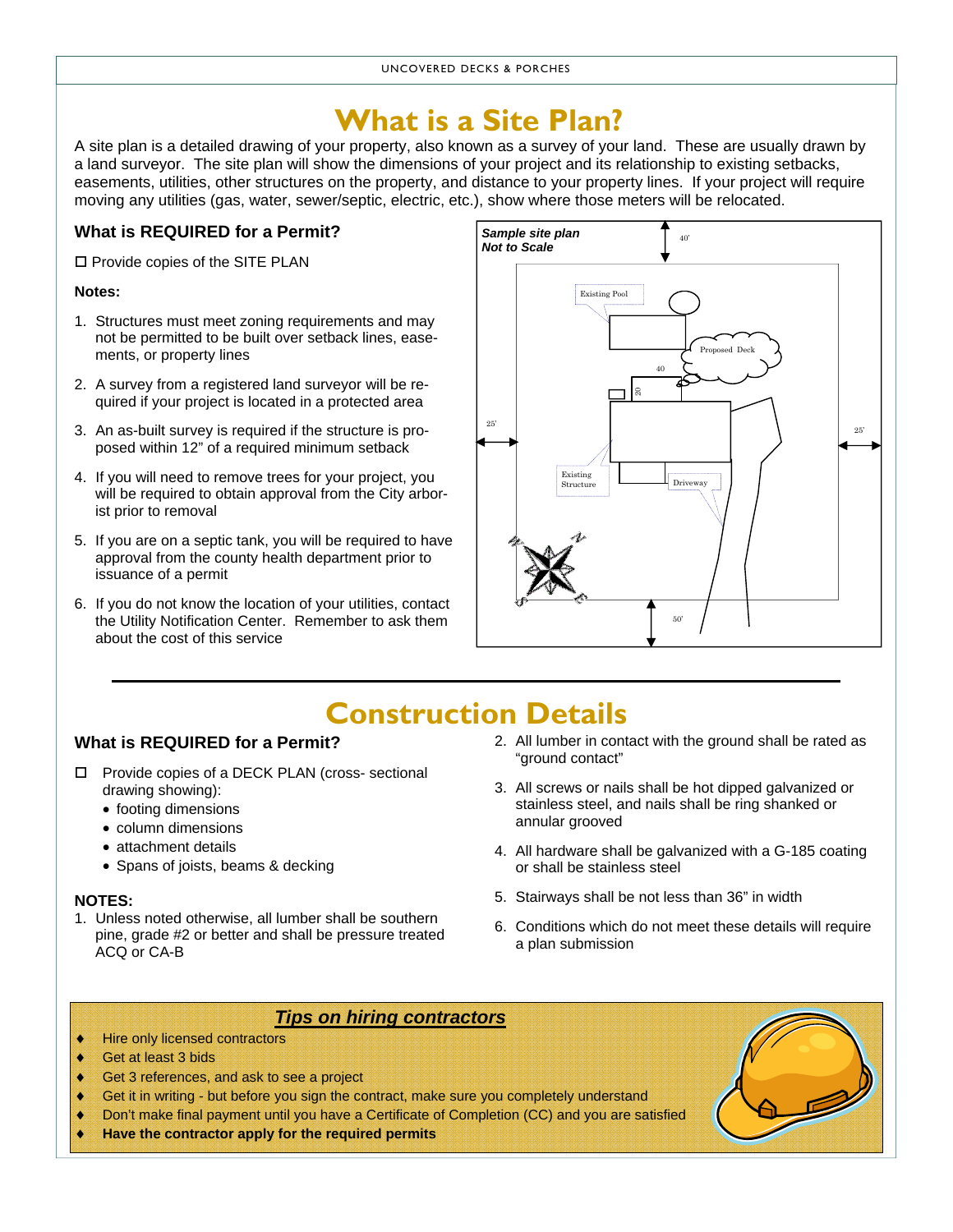### **Construction Details: Attaching to the House**

Correctly attaching your new deck to your existing home is critical to preventing collapses. A common issue that can cause deck failures and loss of life are decks that pull away from homes because of missing or inadequate house attachments.

### **Cross-Section**

Attach the deck rim joist to the existing house exterior wall as shown. The wall must be sheathed with a minimum 3/8" structural panel sheathing. Use non-corrosive lag screws or through-bolts when fastening to an existing band board or wall stud; use expansion anchors or epoxy anchors when fastening to concrete or masonry. Fasteners shall be 16" on center (o.c.) and staggered in 2 rows. Note: place spacers (washers) behind rim joist to prevent trapping water.



### **Georgia 2007 IRC Amendments: Fastener Spacing**



Correct placement of fasteners in deck ledgers (rim joists). Bolts must be placed in the deck ledgers as shown with spacing determined by the below table.

16" o.c. staggered 2 rows

|                                     |             | . .        |                                       |            |            |            |            |
|-------------------------------------|-------------|------------|---------------------------------------|------------|------------|------------|------------|
| Joist Span<br>(feet)                | 6' and Less | $6' - 1''$ | $8' - 1"$                             | $10' - 1"$ | $12' - 1"$ | $14' - 1"$ | $16' - 1"$ |
|                                     |             | to 8'      | to $10'$                              | to $12'$   | to $14'$   | to 16"     | to 18"     |
| Spacing (1/2" bolt<br>with washers) | 36"         | 36"        | 34"                                   | 29"        | 24"        | 21"        | 19"        |
|                                     |             |            | <b>On-Center Spacing of Fasteners</b> |            |            |            |            |

#### **Notes:**

- 1. The maximum gap between the face of the ledger board and face of the house band joist shall be 1/2-inch (13mm)
- 2. Ledgers shall be flashed to prevent water from contacting the house band joist
- 3. Bolts shall be staggered as depicted above
- 4. Deck ledger shall be 2x8 PPT No. 2 Southern Pine (minimum) or other approved method and material as established by standard engineering practice

Decks shall be constructed in accordance with the International Residential Code or Chapter 3 of the 1996 Forest Products Society, "Wood Decks, Materials, Construction, and Finishing" manual.

**For residential applications using the following methods a total design load of 50 psf is required:**

- Conventional framing
- Wood I-joist with rim board may require registered design professional.
- The deck ledger connection to floor truss system shall be designed & approved by the truss manufacturer's design professional.

#### *REMINDER:*



Permits are only issued after plan review. The time required to conduct this review will depend on the completeness of the information received in the plans.